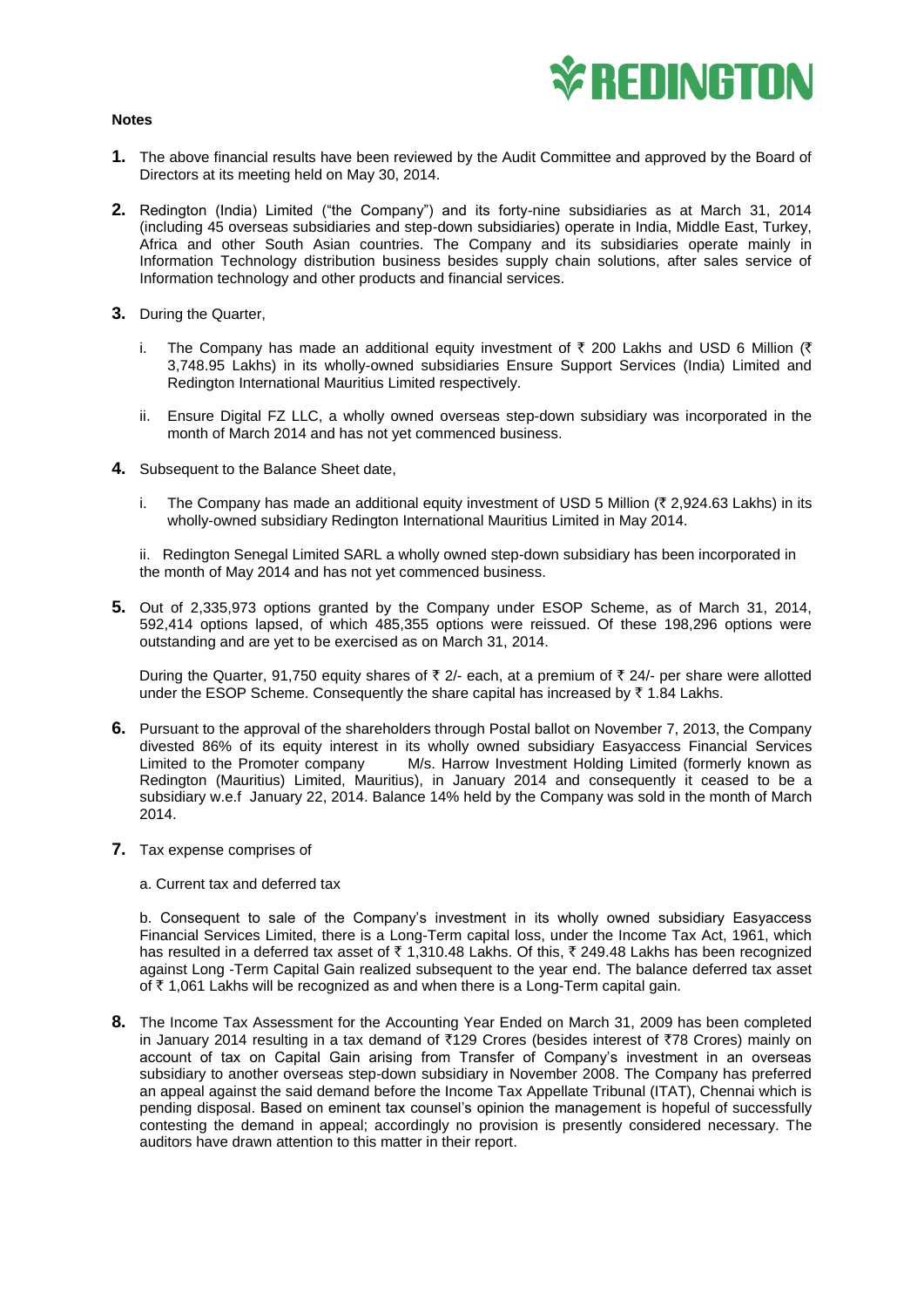

**9.** a. The figures of the previous periods / year have been regrouped, wherever necessary, to conform to classification of the current period/year.

b. The figures for the Quarters Ended March 31, 2014 and March 31, 2013, are the balancing figures between the audited figures in respect of the full financial year and the published year to date figures upto the third Quarter.

## **10.** Statement of Assets and Liabilities(Audited):

|              |                                                                                                      |                          |                          | <b>Amount in INR Lakhs</b> |                |
|--------------|------------------------------------------------------------------------------------------------------|--------------------------|--------------------------|----------------------------|----------------|
|              |                                                                                                      | Standalone               |                          | Consolidated               |                |
|              | Particulars                                                                                          | Audited                  | Audited                  | Audited                    | Audited        |
|              |                                                                                                      | March 31, 2014           | March 31, 2013           | March 31, 2014             | March 31, 2013 |
|              |                                                                                                      |                          |                          |                            |                |
| А            | EQUITY AND LIABILITIES                                                                               |                          |                          |                            |                |
|              |                                                                                                      |                          |                          |                            |                |
| $\mathbf{1}$ | Shareholders' funds                                                                                  |                          |                          |                            |                |
|              | (a) Share capital                                                                                    | 7,990                    | 7,983                    | 7,990                      | 7,983          |
|              | (b) Reserves and surplus                                                                             | 118,685                  | 98,564                   | 194,140                    | 156,085        |
|              | Sub total -Shareholder's funds                                                                       | 126,675                  | 106,547                  | 202,130                    | 164,068        |
|              |                                                                                                      |                          |                          |                            |                |
| 2            | <b>Minority Interest</b>                                                                             | $\overline{\phantom{a}}$ | $\overline{\phantom{a}}$ | 18,639                     | 15,634         |
|              |                                                                                                      |                          |                          |                            |                |
| 3            | <b>Non-current liabilities</b>                                                                       |                          |                          |                            |                |
|              | (a) Long-term borrowings                                                                             | $\overline{\phantom{a}}$ | $\overline{\phantom{a}}$ | 21,033                     | 38,552         |
|              | (b) Deferred tax liabilities (Net)                                                                   | ä,                       | ä,                       | 249                        |                |
|              | (c) Other Long term liabilities                                                                      |                          |                          |                            | 690            |
|              | (d) Long-term provisions                                                                             | 906                      | 710                      | 3,708                      | 2,988          |
|              | Sub total - Non-current liabilities                                                                  | 906                      | 710                      | 24,990                     | 42.230         |
|              |                                                                                                      |                          |                          |                            |                |
| 4            | <b>Current liabilities</b>                                                                           |                          |                          |                            |                |
|              | (a) Short-term borrowings                                                                            | 35,702                   | 61,927                   | 145,487                    | 160,434        |
|              | (b) Trade payables                                                                                   | 112,392                  | 92,344                   | 274,154                    | 203,480        |
|              | (c) Other current liabilities                                                                        | 23,112                   | 19,637                   | 59,902                     | 63,564         |
|              | (d) Short-term provisions                                                                            | 4,275                    | 1,982                    | 5,715                      | 2,957          |
|              | Sub total - Current liabilities                                                                      | 175,481                  | 175,890                  | 485,258                    | 430,435        |
|              | TOTAL                                                                                                | 303,062                  | 283,147                  | 731,017                    | 652,367        |
| в            | ASSETS                                                                                               |                          |                          |                            |                |
| 1            | <b>Non-current assets</b>                                                                            |                          |                          |                            |                |
|              |                                                                                                      |                          | 8,204                    | 20,816                     | 29,951         |
|              | (a) Fixed assets (Including Capital Work-in progress)<br>(b) Goodwill on consolidation / acquisition | 9,814                    |                          | 7,380                      | 6,573          |
|              | (c) Non-current investments (Refer note 6)                                                           | 48,370                   | 65,912                   |                            |                |
|              | (d) Deferred tax assets (net)                                                                        | 1,051                    | 675                      | 1,147                      | 854            |
|              | (e) Long-term loans and advances                                                                     | 9,090                    | 6,962                    | 9,600                      | 7,607          |
|              | (f) Long-term receivable under financing activity                                                    |                          |                          | ÷.                         | 899            |
|              | Sub total - Non-current assets                                                                       | 68,325                   | 81,753                   | 38,943                     | 45.884         |
|              |                                                                                                      |                          |                          |                            |                |
| 2            | <b>Current assets</b>                                                                                |                          |                          |                            |                |
|              | (a) Inventories                                                                                      | 83,049                   | 77,186                   | 228,526                    | 195,317        |
|              | (b) Trade receivables                                                                                | 123,508                  | 93,302                   | 392,568                    | 301,672        |
|              | (c) Cash and bank balances                                                                           | 9,259                    | 15,038                   | 48,461                     | 48,209         |
|              | (d) Short-term loans and advances                                                                    | 18,921                   | 15,868                   | 22,519                     | 25,948         |
|              | (e) Short - term receivable under financing activity                                                 |                          |                          |                            | 35,337         |
|              | Sub total - Current assets                                                                           | 234,737                  | 201,394                  | 692,074                    | 606,483        |
|              | TOTAL                                                                                                | 303,062                  | 283,147                  | 731,017                    | 652,367        |